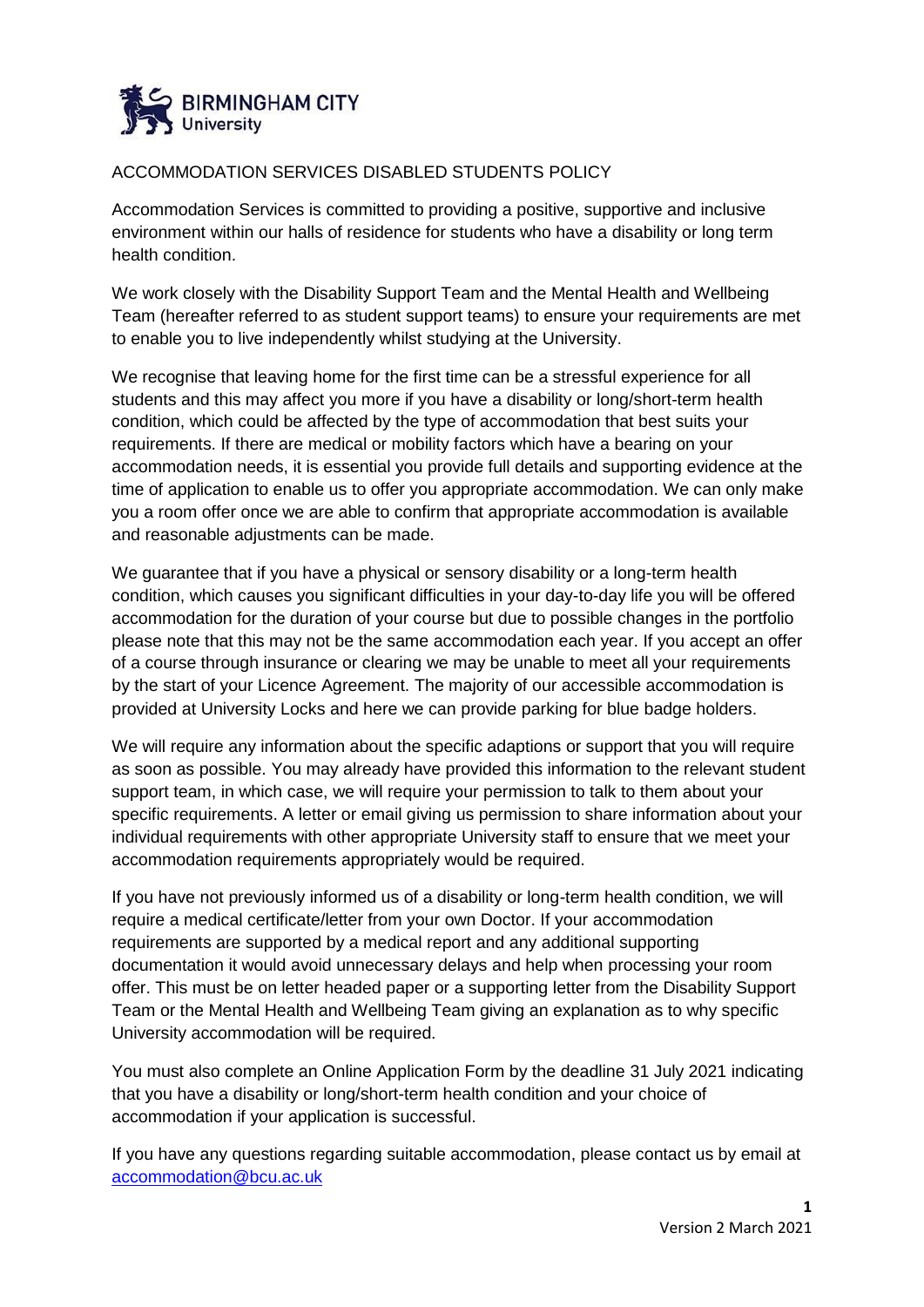It is important that you receive the appropriate advice/help in respect of additional requirements you may have. Please contact the Disability Support Team at [disability@bcu.ac.uk](mailto:disability@bcu.ac.uk) or the Mental Health and Wellbeing Team at [sa.wellbeing@bcu,ac.uk.](mailto:sa.wellbeing@bcu,ac.uk) This will enable you to get the full advice and guidance you may need before commencing your course.

## **Personal care support**

If you require a Personal Support Worker to enable you to live independently at university, we can also provide a room for them. The local authority in your home town where you are 'ordinarily resident' remains responsible for assessing and paying for any social or personal care support whilst you are living away from home at university. They can assist with completing applications for financial support through the Department for Work and Pensions (DWP) or for Personal Independence Payments (PIP), which can help with some of the extra (non-study related) costs caused by a disability. Further information about state benefits assistance is available from Disability Rights UK [https://www.disabilityrightsuk.org/how-we](https://www.disabilityrightsuk.org/how-we-can-help/individuals/education/frequently-asked-questions-students)[can-help/individuals/education/frequently-asked-questions-students](https://www.disabilityrightsuk.org/how-we-can-help/individuals/education/frequently-asked-questions-students) and the Disabled Students Helpline at Disability Rights UK [https://www.disabilityrightsuk.org/how-we-can](https://www.disabilityrightsuk.org/how-we-can-help/helplines/disabled-students-helpline)[help/helplines/disabled-students-helpline](https://www.disabilityrightsuk.org/how-we-can-help/helplines/disabled-students-helpline)

It can take a long time (up to twelve months) to make arrangements for personal care so it is important that you start to make plans as soon as you have received your offer (even if it is conditional).

International students are not normally eligible for financial assistance with care costs from the British government, and the University is unable to fund personal care support. Therefore it is essential that you have included these additional costs in your budget, and that you have sufficient funding in place for the duration of your course before you come to the UK.

# **Equipment required to live safely and independently**

If you require equipment in your accommodation to live independently and safely, it is important that you tell us what you need when you apply for accommodation. The University's accessible accommodation includes a range of fittings to assist with independent living, such as hoists and wet rooms. However, there are some types of equipment, which you will need to bring with you. For example, if you need a device such as an alarm or smartwatch to call for help in the event of a seizure. If you are unsure, please contact us for advice.

## **Pet as a disability aid**

Occasionally students living in halls of residence would benefit from having a pet as an aid to their disability. Permission is strictly regulated and consideration will only be given if it is fully supported by the relevant student support team..

The student has to take responsibility for the welfare, cleanliness and safety/security of the animal and if this is not fulfilled the University reserves the right to request the animal is removed from the halls of residence. Written confirmation of this will be required from the student.

The student will be required to give the University permission to advise other students allocated to the same flat that an animal will be in the accommodation. This will give the